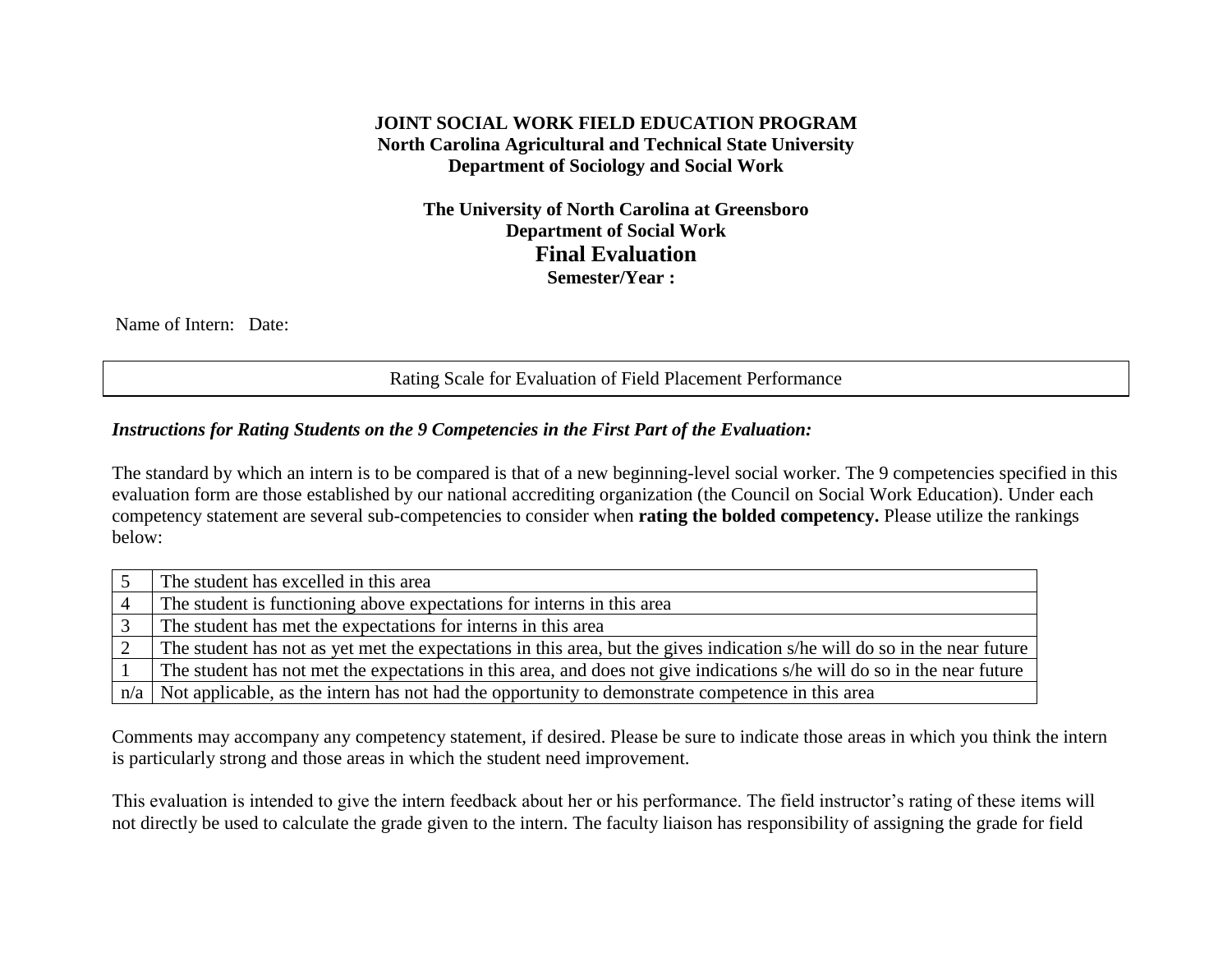instruction. The grade that is assigned will be based on: **the faculty liaison's overall evaluation of the student's performance in field placement in conjunction with the field instructor's evaluation and other submitted materials such as: intern logs; seminar participation; papers that integrate field with classroom instruction.**

If you prefer to use another evaluation system **in addition** to this form to evaluate a student's performance, please discuss this with the faculty liaison.

#### **Competency 1: Demonstrate Ethical and Professional Behavior.**

Social workers understand the value base of the profession and its ethical standards, as well as relevant laws and regulations that may impact practice at the micro, mezzo, and macro levels. Social workers understand frameworks of ethical decision-making and how to apply principles of critical thinking to those frameworks in practice, research, and policy arenas. Social workers recognize personal values and the distinction between personal and professional values. They also understand how their personal experiences and affective reactions influence their professional judgment and behavior. Social workers understand the profession's history, its mission, and the roles and responsibilities of the profession. Social Workers also understand the role of other professions when engaged in inter-professional teams. Social workers recognize the importance of life-long learning and are committed to continually updating their skills to ensure they are relevant and effective. Social workers also understand emerging forms of technology and the ethical use of technology in social work practice.

|     |                                                                         | <b>Student</b> | <b>Instructor</b> | <b>Student</b> | <b>Instructor</b> |
|-----|-------------------------------------------------------------------------|----------------|-------------------|----------------|-------------------|
|     |                                                                         | rating         | rating            | comments       | comments          |
| (1) | Make ethical decisions by applying standards of the National            | Please         | Please            |                |                   |
|     | Association of Social Workers Code of Ethics, relevant laws and         | choose         | choose            |                |                   |
|     | regulations, models for ethical and principled decision making, ethical |                |                   |                |                   |
|     | conduct of research and additional codes of ethic as appropriate to     |                |                   |                |                   |
|     | context and, as applicable, of the International Federation of Social   |                |                   |                |                   |
|     | Workers/International Association of Schools of Social Work Ethics      |                |                   |                |                   |
|     | in Social Work Statement of Principles.                                 |                |                   |                |                   |
| (2) | Practice personal reflection and self-correction to assure continual    | Please         | Please            |                |                   |
|     | professional development.                                               | choose         | choose            |                |                   |
| (3) | Attend to professional roles, responsibilities, relationships and       | Please         | Please            |                |                   |
|     | boundaries.                                                             | choose         | choose            |                |                   |
| (4) | Demonstrate professional demeanor in behavior, appearance, and oral     | Please         | Please            |                |                   |
|     | and written communication.                                              | choose         | choose            |                |                   |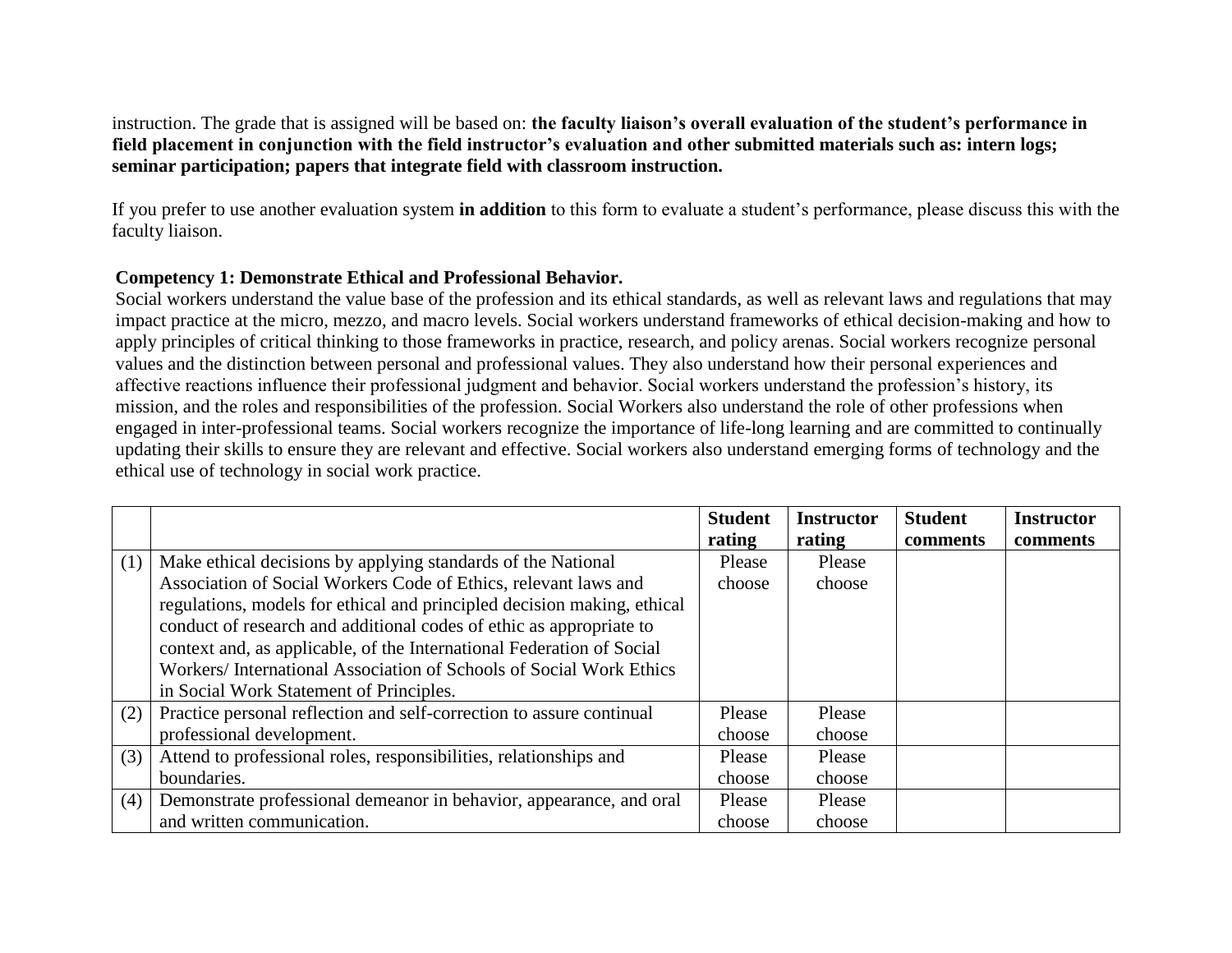| (5) | Engage in career-long learning.                                      | Please | Please |  |
|-----|----------------------------------------------------------------------|--------|--------|--|
|     |                                                                      | choose | choose |  |
| (6) | Use technology ethically and appropriately to facilitate practice    | Please | Please |  |
|     | outcomes.                                                            | choose | choose |  |
| (7) | Recognize and manage personal values in a way that allows            | Please | Please |  |
|     | professional values to guide practice.                               | choose | choose |  |
| (8) | Tolerate ambiguity in resolving ethical conflicts.                   | Please | Please |  |
|     |                                                                      | choose | choose |  |
| (9) | Use supervision and consultation to guide professional judgement and | Please | Please |  |
|     | behavior.                                                            | choose | choose |  |

**Competency 2: Engage Diversity and Difference in Practice.** Social workers understand how diversity and difference characterize and shape the human experience and are critical to the formation of identity. The dimensions of diversity are understood as the intersectionality of multiple factors including but not limited to age, class, color, culture, disability and ability, ethnicity, gender, gender identity and expression, immigration status, marital status, political ideology, race, religion/spirituality, sex, sexual orientation, and tribal sovereign status. Social workers understand that, as a consequence of difference, a person's life experiences may include oppression, poverty, marginalization, and alienation as well as privilege, power, and acclaim. Social workers also understand the forms and mechanisms of oppression and discrimination and recognize the extent to which a culture's structures and values, including social, economic, political, and cultural exclusions, may oppress, marginalize, alienate, or create privilege and power.

|      | <b>Behavior</b>                                              | <b>Student</b> | <b>Instructor</b> | <b>Student</b> | <b>Instructor</b> |
|------|--------------------------------------------------------------|----------------|-------------------|----------------|-------------------|
|      |                                                              | rating         | rating            | comments       | comments          |
| (10) | Recognize and communicate their understanding of the         | Please         | Please            |                |                   |
|      | importance of difference in shaping life experiences.        | choose         | choose            |                |                   |
| (11) | Present and view themselves as learners and engage those     | Please         | Please            |                |                   |
|      | with whom they work as informants.                           | choose         | choose            |                |                   |
| (12) | Gain sufficient self-awareness to eliminate the influence of | Please         | Please            |                |                   |
|      | personal biases and values in working with diverse groups.   | choose         | choose            |                |                   |
| (13) | Recognize the extent to which a culture's structures and     | Please         | Please            |                |                   |
|      | values may oppress, marginalize, alienate, or create or      | choose         | choose            |                |                   |
|      | enhance privilege and power.                                 |                |                   |                |                   |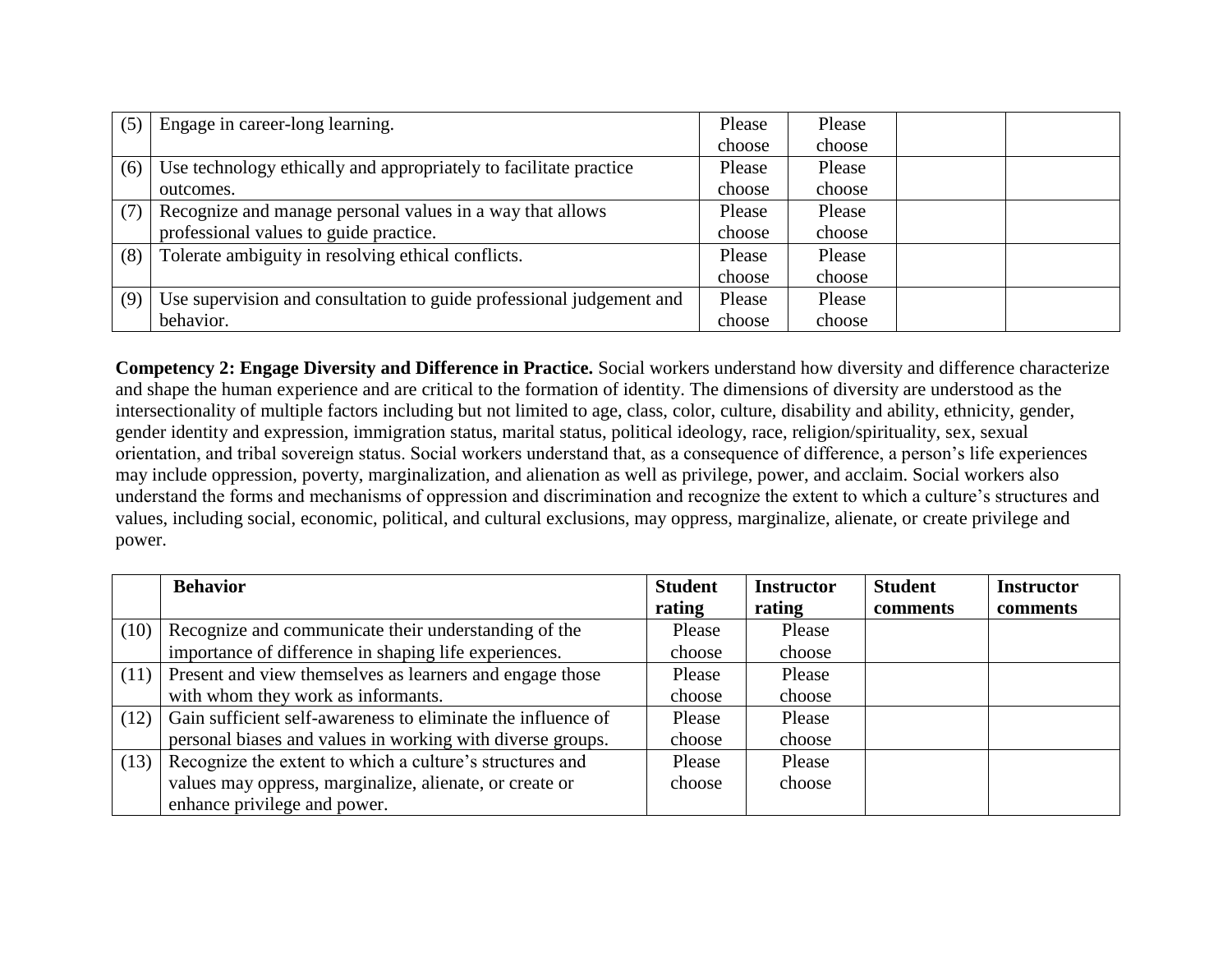| mechanisms<br>and<br>the<br>and<br><i>Inderstand</i><br>-01<br>oppression<br>torms | <sup>o</sup> lease | <sup>o</sup> lease |  |
|------------------------------------------------------------------------------------|--------------------|--------------------|--|
| `crimination.<br>disc.                                                             | ehoose             | choose             |  |

**Competency 3: Advance Human Rights and Social, Economic, and Environmental Justice.** Social workers understand that every person regardless of position in society has fundamental human rights such as freedom, safety, privacy, an adequate standard of living, health care, and education. Social workers understand the global interconnections of oppression and human rights violations, and are knowledgeable about theories of human need and social justice and strategies to promote social and economic justice and human rights. Social workers understand strategies designed to eliminate oppressive structural barriers to ensure that social goods, rights, and responsibilities are distributed equitably and that civil, political, environmental, economic, social, and cultural human rights are protected.

|      | <b>Behavior</b>                                               | <b>Student</b> | <b>Instructor</b> | <b>Student</b> | <b>Instructor</b> |
|------|---------------------------------------------------------------|----------------|-------------------|----------------|-------------------|
|      |                                                               | rating         | rating            | comments       | comments          |
| (15) | Apply their understanding of social, economic and             | Please         | Please            |                |                   |
|      | environmental justice to advocate for human rights at the     | choose         | choose            |                |                   |
|      | individual and system levels.                                 |                |                   |                |                   |
| (16) | Engage in practices that advance social and economic justice. | Please         | Please            |                |                   |
|      |                                                               | choose         | choose            |                |                   |

**Competency 4: Engage In Practice-informed Research and Research-informed Practice.** Social workers understand quantitative and qualitative research methods and their respective roles in advancing a science of social work and in evaluating their practice. Social workers know the principles of logic, scientific inquiry, and culturally informed and ethical approaches to building knowledge. Social workers understand that evidence that informs practice derives from multi-disciplinary sources and multiple ways of knowing. They also understand the processes for translating research findings into effective practice.

|      | <b>Behavior</b>                                                   | <b>Student</b> | <b>Instructor</b> | <b>Student</b> | <b>Instructor</b> |
|------|-------------------------------------------------------------------|----------------|-------------------|----------------|-------------------|
|      |                                                                   | rating         | rating            | comments       | comments          |
| (17) | Distinguish, appraise, integrate, and analyze multiple sources of | Please         | Please            |                |                   |
|      | knowledge, including quantitative and qualitative research        | choose         | choose            |                |                   |
|      | methods and findings, and practice wisdom.                        |                |                   |                |                   |
| (18) | Gain self-awareness to minimize the influence of personal         | Please         | Please            |                |                   |
|      | biases and values in working with diverse groups                  | choose         | choose            |                |                   |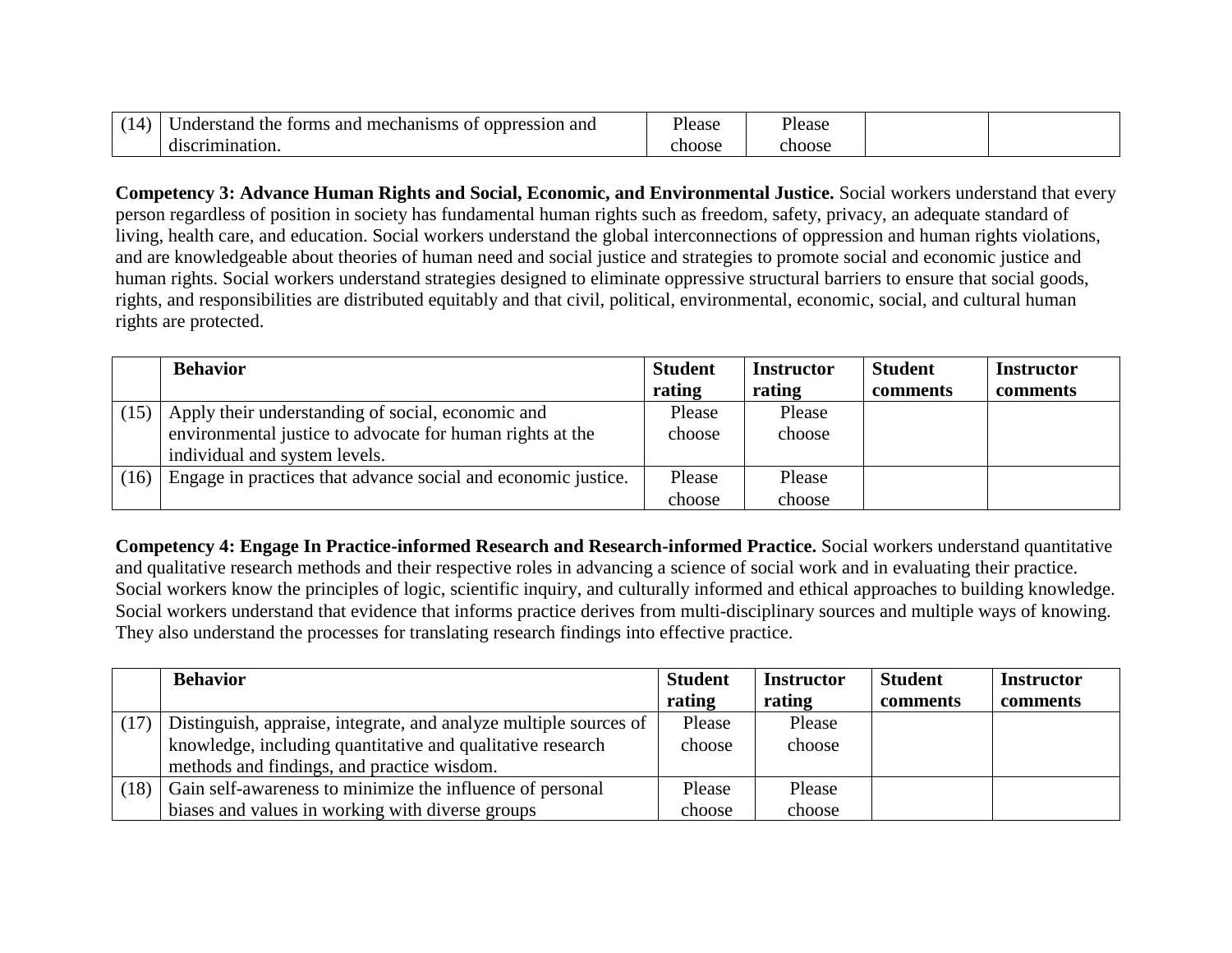| (10) | Use and translate research evidence to inform<br>and<br>i improve | <sup>o</sup> lease | Please |  |
|------|-------------------------------------------------------------------|--------------------|--------|--|
|      | and service delivery.<br>policy.<br>practice.                     | ehoose             | choose |  |

## **Competency 5: Engage in Policy Practice.**

|      | <b>Behavior</b>                                                      | <b>Student</b> | <b>Instructor</b> | <b>Student</b> | <b>Instructor</b> |
|------|----------------------------------------------------------------------|----------------|-------------------|----------------|-------------------|
|      |                                                                      | rating         | rating            | comments       | comments          |
| (20) | Identify social policies at the local, state, and federal levels and | Please         | Please            |                |                   |
|      | emerging societal trends (changing locales, populations, scientific  | choose         | choose            |                |                   |
|      | and technological developments) that impact well-being, service      |                |                   |                |                   |
|      | delivery, and access to social services.                             |                |                   |                |                   |
| (21) | Assess how social welfare and economic policies impact the           | Please         | Please            |                |                   |
|      | delivery of and access to social services.                           | choose         | choose            |                |                   |
| (22) | Apply critical thinking to analyze, formulate, and advocate for      | Please         | Please            |                |                   |
|      | policies that advance human rights and social, economic, and         | choose         | choose            |                |                   |
|      | environmental justice.                                               |                |                   |                |                   |

### **Competency 6: Engage with Individuals, Families, Groups, Organizations, and Communities.**

|      | <b>Behavior</b>                                                    | <b>Student</b> | <b>Instructor</b> | <b>Student</b> | <b>Instructor</b> |
|------|--------------------------------------------------------------------|----------------|-------------------|----------------|-------------------|
|      |                                                                    | rating         | rating            | comments       | comments          |
| (23) | Critique/analyze and apply knowledge of human behavior and the     | Please         | Please            |                |                   |
|      | environment, person in environment, and other multi-disciplinary   | choose         | choose            |                |                   |
|      | theoretical frameworks to engage with clients and constituencies.  |                |                   |                |                   |
| (24) | Substantively and affectively prepare for action with individuals, | Please         | Please            |                |                   |
|      | families, groups, organizations, and communities.                  | choose         | choose            |                |                   |
| (25) | Use empathy, reflection and interpersonal skills to effectively    | Please         | Please            |                |                   |
|      | engage diverse clients and constituencies.                         | choose         | choose            |                |                   |

**Competency 7: Assess Individuals, Families, Groups, Organizations, and Communities.** Social workers understand that assessment is an ongoing component of the dynamic and interactive process of social work practice with, and on behalf of, diverse individuals, families, groups, organizations, and communities. Social workers understand theories of human behavior and the social environment, and critically evaluate and apply this knowledge in the assessment of diverse clients and constituencies, including individuals, families, groups, organizations, and communities. Social workers understand methods of assessment with diverse clients and constituencies to advance practice effectiveness. Social workers recognize the implications of the larger practice context in the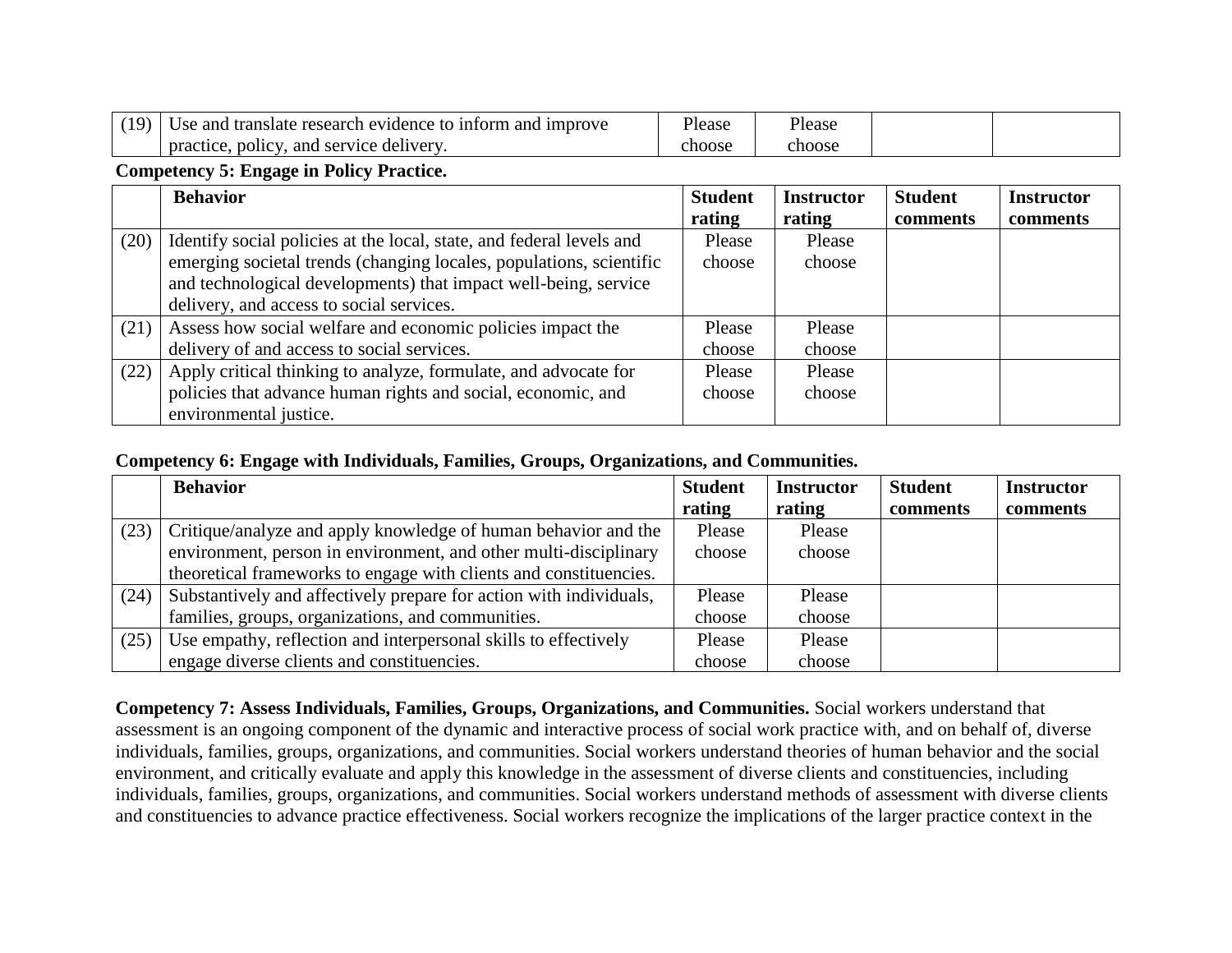assessment process and value the importance of inter-professional collaboration in this process. Social workers understand how their personal experiences and affective reactions may affect their assessment and decision-making.

|      | <b>Behavior</b>                                                     | <b>Student</b> | <b>Instructor</b> | <b>Student</b> | <b>Instructor</b> |
|------|---------------------------------------------------------------------|----------------|-------------------|----------------|-------------------|
|      |                                                                     | rating         | rating            | comments       | comments          |
| (26) | Collect, organize, and interpret client data.                       | Please         | Please            |                |                   |
|      |                                                                     | choose         | choose            |                |                   |
| (27) | Analyze and apply assessment models, knowledge of human             | Please         | Please            |                |                   |
|      | behavior and the environment, person in environment, and other      | choose         | choose            |                |                   |
|      | multi-disciplinary theoretical frameworks to engage with clients    |                |                   |                |                   |
|      | and constituencies.                                                 |                |                   |                |                   |
| (28) | Develop a mutually agreed-on intervention goals and objectives      | Please         | Please            |                |                   |
|      | based on the critical assessment of strengths, needs, and           | choose         | choose            |                |                   |
|      | challenges with on clients and constituencies                       |                |                   |                |                   |
| (29) | Select appropriate intervention strategies based on the assessment, | Please         | Please            |                |                   |
|      | research knowledge, and values and preferences of clients and       | choose         | choose            |                |                   |
|      | constituencies.                                                     |                |                   |                |                   |

**Competency 8: Intervene with Individuals, Families, Groups, Organizations, and Communities.** Social workers understand that intervention is an ongoing component of the dynamic and interactive process of social work practice with, and on behalf of, diverse individuals, families, groups, organizations, and communities. Social workers are knowledgeable about evidence-informed interventions to achieve the goals of clients and constituencies, including individuals, families, groups, organizations, and communities. Social workers understand theories of human behavior and the social environment, and critically evaluate and apply this knowledge to effectively intervene with clients and constituencies. Social workers understand methods of identifying, analyzing and implementing evidence-informed interventions to achieve client and constituency goals. Social workers value the importance of inter-professional teamwork and communication in interventions, recognizing that beneficial outcomes may require interdisciplinary, inter-professional, and inter-organizational collaboration.

|      | <b>Behavior</b>                                                   | <b>Student</b><br>rating | Instructor<br>rating | <b>Student</b><br>comments | <b>Instructor</b><br>comments |
|------|-------------------------------------------------------------------|--------------------------|----------------------|----------------------------|-------------------------------|
| (30) | Critically choose and implement interventions to achieve practice | Please                   | Please               |                            |                               |
|      | goals and enhance capacities of clients and constituencies.       | choose                   | choose               |                            |                               |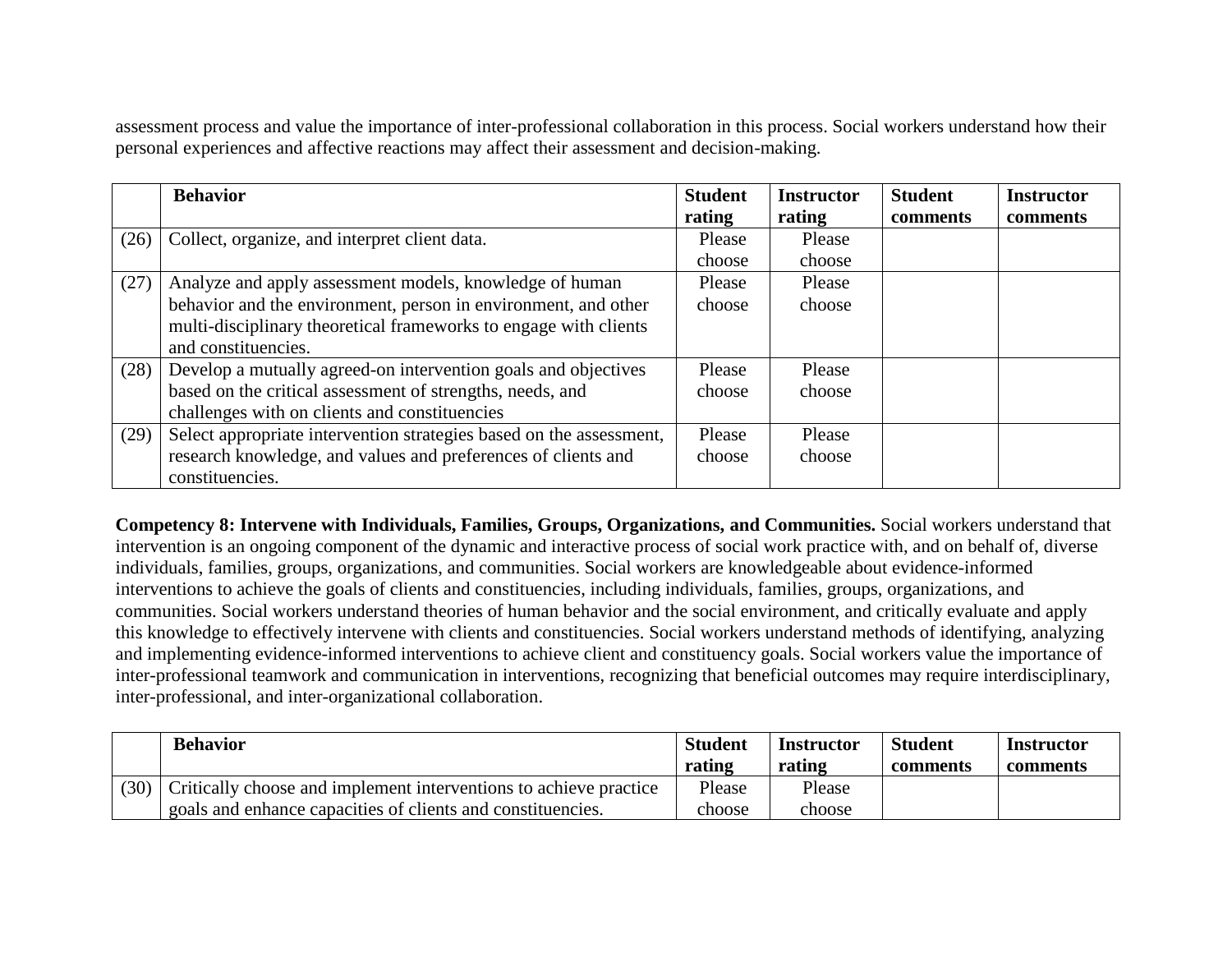| (31) | Analyze prevention and intervention models; apply knowledge of     | Please | Please |  |
|------|--------------------------------------------------------------------|--------|--------|--|
|      | human behavior and the environment, person in environment, and     | choose | choose |  |
|      | other multi-disciplinary frameworks to engage with clients and     |        |        |  |
|      | constituencies.                                                    |        |        |  |
| (32) | Use Inter-professional collaboration as appropriate to achieve     | Please | Please |  |
|      | beneficial practice outcomes.                                      | choose | choose |  |
| (33) | Negotiate, mediate, and advocate with and on behalf of diverse     | Please | Please |  |
|      | clients and constituencies.                                        | choose | choose |  |
| (34) | Facilitate effective transitions and endings that advance mutually | Please | Please |  |
|      | agreed-on goals.                                                   | choose | choose |  |

**Competency 9: Evaluate Practice with Individuals, Families, Groups, Organizations, and Communities.** Social workers understand that evaluation is an ongoing component of the dynamic and interactive process of social work practice with, and on behalf of, diverse individuals, families, groups, organizations and communities. Social workers recognize the importance of evaluating processes and outcomes to advance practice, policy, and service delivery effectiveness. Social workers understand theories of human behavior and the social environment, and critically evaluate and apply this knowledge in evaluating outcomes. Social workers understand qualitative and quantitative methods for evaluating outcomes and practice effectiveness.

|      | <b>Behavior</b>                                                    | <b>Student</b> | <b>Instructor</b> | <b>Student</b> | <b>Instructor</b> |
|------|--------------------------------------------------------------------|----------------|-------------------|----------------|-------------------|
|      |                                                                    | rating         | rating            | comments       | comments          |
| (35) | Select and use appropriate methods for evaluation of outcomes.     | Please         | Please            |                |                   |
|      |                                                                    | choose         | choose            |                |                   |
| (36) | Analyze evaluation models, apply knowledge of human behavior       | Please         | Please            |                |                   |
|      | and the environment, person in environment, and other multi-       | choose         | choose            |                |                   |
|      | disciplinary theoretical frameworks in the evaluation of           |                |                   |                |                   |
|      | outcomes.                                                          |                |                   |                |                   |
| (37) | Critically analyze, monitor, and evaluate intervention and         | Please         | Please            |                |                   |
|      | program processes outcomes.                                        | choose         | choose            |                |                   |
| (38) | Apply evaluation findings to improve practice effectiveness at the | Please         | Please            |                |                   |
|      | micro, mezzo and macro levels                                      | choose         | choose            |                |                   |